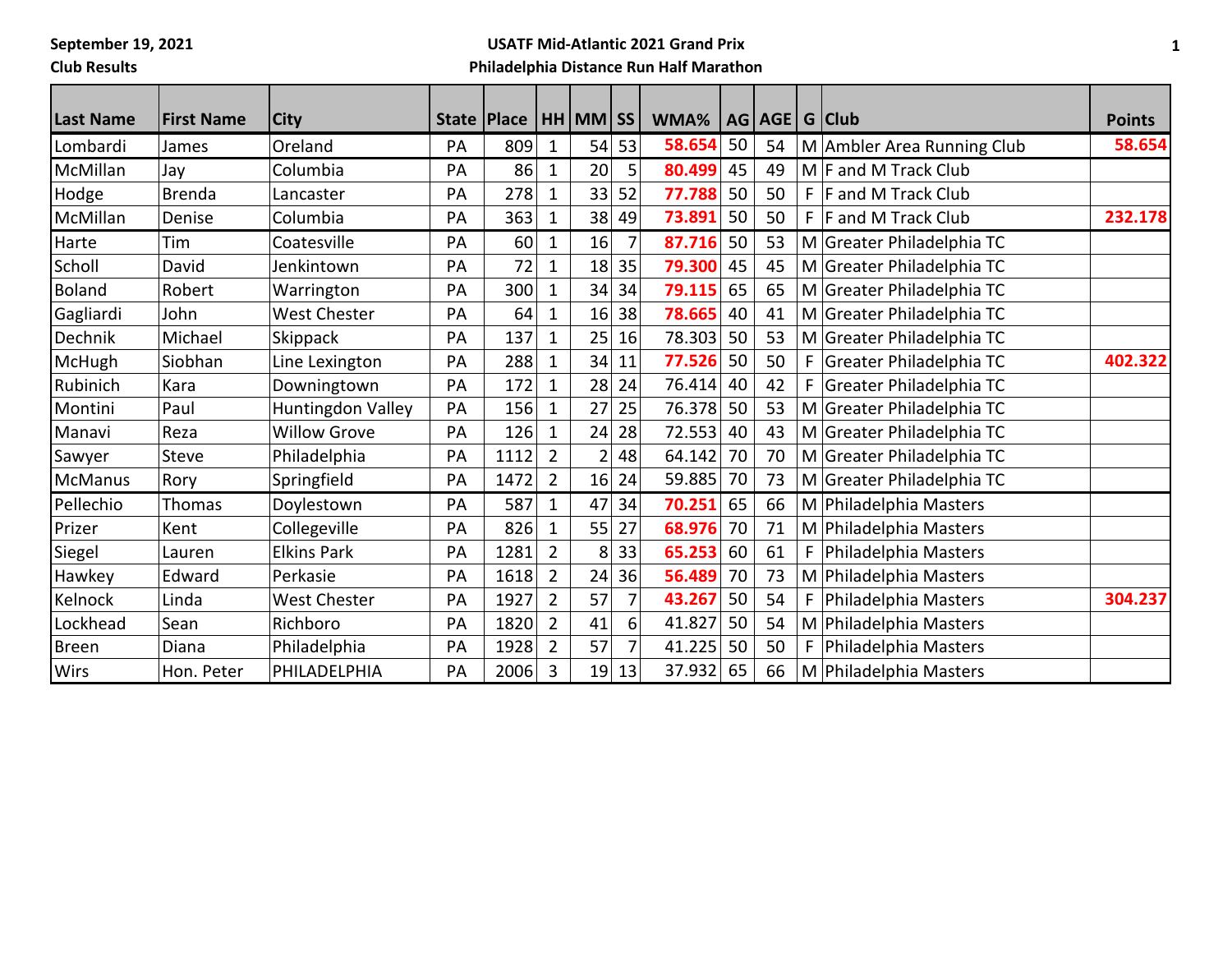**September 19, 2021**

**Club Results**

## **USATF Mid-Atlantic 2021 Grand Prix Philadelphia Distance Run Half Marathon**

| Mullin<br>18<br>82.527<br>25<br>Philadelphia<br>PA<br>25<br>$\mathbf{1}$<br>10<br>27<br>M Philadelphia Runner Track Club<br>Christopher<br>25<br>30<br>58<br>81.752<br>Philadelphia<br>$\mathbf{1}$<br>10<br>26<br>Matthew<br>PA<br>M Philadelphia Runner Track Club<br>Herzig<br>78<br>30<br>Kelly<br>PA<br>$\mathbf{1}$<br>19<br>18<br>81.442<br>31<br>F.<br>Philadelphia<br>Philadelphia Runner Track Club<br>Lauren<br>81.237<br>30<br>32<br>25<br>Philadelphia<br>PA<br>11<br>31<br>$1\,$<br>M Philadelphia Runner Track Club<br>Thomas<br>Tom<br>33<br>27<br>81.199<br>25<br>Philadelphia<br>PA<br>11<br>25<br>$\mathbf 1$<br>M   Philadelphia Runner Track Club<br>Lizins<br>Kristaps<br>80<br>29<br>30<br>19<br>81.191<br>30<br>Mascoli<br>Philadelphia<br>PA<br>$\mathbf{1}$<br>F<br>Philadelphia Runner Track Club<br>Rosie<br>80.972<br>25<br>36<br>39<br>27<br>Philadelphia<br>11<br>Leathers<br>Cain<br>PA<br>$\mathbf{1}$<br>M Philadelphia Runner Track Club<br>85<br>20<br>80.912<br>30<br>33<br>Smith<br>Philadelphia<br>PA<br>F<br>Philadelphia Runner Track Club<br>Jessica<br>$\mathbf{1}$<br>4<br>24<br>6<br>76.793<br>30<br>31<br>120<br>F.<br>Stephanie<br>Philadelphia<br>PA<br>$\mathbf{1}$<br>Philadelphia Runner Track Club<br>Fulmer<br>74<br>18<br>55<br>73.601<br>33<br>Philadelphia<br>30<br>Nieto<br>Benjamin<br>PA<br>$\mathbf 1$<br>M   Philadelphia Runner Track Club<br>180<br>28<br>56<br>72.620<br>30<br>31<br>Molitoris<br>Philadelphia<br>PA<br>$\mathbf{1}$<br>F   Philadelphia Runner Track Club<br>Emily<br>72.171<br>29<br>25<br>30<br>Philadelphia<br>189<br>30<br>Philadelphia Runner Track Club<br>Coda<br>Liz<br>PA<br>$\mathbf{1}$<br>F.<br>Gabriella<br>398<br>40<br>64.366<br>14<br>20<br>23<br>Audi<br>Philadelphia<br>PA<br>$\mathbf{1}$<br>F.<br>Philadelphia Runner Track Club<br>47.227<br>35<br>31<br><b>Drexel Hill</b><br>1134<br>$\overline{2}$<br>3<br>35<br>PA<br>M Philadelphia Runner Track Club<br>Ursta<br>Jared<br>15<br>72.071<br>239<br>$\mathbf{1}$<br>32<br>19<br>18<br>F   Philadelphia Storm<br>Panei<br>Erica<br>Philadelphia<br>PA<br>52.254<br>15<br>54<br>59<br>15<br>811<br>M Philadelphia Storm<br><b>Brian</b><br>Philadelphia<br>$\mathbf{1}$<br>Panei<br>PA<br>25<br>143<br>45<br>85.151<br>45<br>50<br>F Pike Creek Valley Running Club<br>Abby<br>Wilmington<br>PA<br>$\mathbf{1}$<br>Dean<br>95<br>82.850<br>40<br>Allison<br>Hockessin<br>DE<br>21<br>32<br>42<br>F Pike Creek Valley Running Club<br>$\mathbf{1}$<br>Emmons<br>228<br>31<br>48<br>71.460<br>50<br>51<br>Matthew<br>Wilmington<br>DE<br>M Pike Creek Valley Running Club<br>Cutrona<br>$\mathbf 1$<br>37 36<br>64.925<br>45<br>47<br>DE<br>340<br>$\mathbf{1}$<br>Sean<br>Middletown<br>M Pike Creek Valley Running Club<br>Gilligan<br>537<br>45<br>40<br>70.804<br>65<br>65<br>M Pineland Striders<br>Stenzel<br>Robert<br>Cherry Hill<br>$\mathbf{1}$<br><b>NJ</b><br>527<br>70.361<br>45<br>60<br>64<br>Wright<br>Keith<br>NJ<br>$\mathbf{1}$<br>16<br>M Pineland Striders<br>Palmyra<br>$\overline{2}$<br>49<br>55<br>57<br>1052<br>0<br>65.871<br>F<br><b>NJ</b><br>Marlton<br><b>Pineland Striders</b><br>Doran-Briggs<br>Maretta<br>49<br>65.795<br>65<br>1563<br>$\overline{2}$<br>20<br>68<br>Gurka<br><b>Berlin</b><br>NJ<br>F.<br><b>Pineland Striders</b><br>Mary Ann<br>59<br>53<br>64.716<br>55<br>55<br>Michelle<br>1006<br>$\mathbf{1}$<br>F<br>Atco<br><b>NJ</b><br><b>Pineland Striders</b><br>Harvey<br>63.222<br>40<br>330<br>36<br>56<br>43<br><b>Berlin</b><br>$\mathbf{1}$<br>M Pineland Striders<br>Foster<br>Kurt<br>NJ<br>33<br>Waniak<br>275<br>42<br>62.095<br>30<br>34<br>M Pineland Striders<br>Stephen<br><b>Mount Laurel</b><br>NJ<br>$\mathbf{1}$<br>$\overline{2}$<br>35<br>56.348<br>1761<br>10<br>60<br>64<br>Hellman<br><b>Medford Lakes</b><br><b>NJ</b><br>F<br>Pineland Striders<br>Joanna<br>$\overline{2}$<br>54.824<br>65<br>14<br>67<br><b>Medford Lakes</b><br>NJ<br>1535<br>19<br>M Pineland Striders<br>Hellman<br>Jerry<br>51.297<br>994<br>59<br>28<br>43<br><b>NJ</b><br>$\mathbf{1}$<br>40<br>M Pineland Striders<br>William<br>Horton<br><b>Gloucester City</b><br>$\overline{2}$<br>47<br>47.275<br>1912<br>52<br>70<br>73<br>Schuler<br>NJ<br>M Pineland Striders<br>Robert<br>Marlton |  |  |  |  |  |  |         |
|-----------------------------------------------------------------------------------------------------------------------------------------------------------------------------------------------------------------------------------------------------------------------------------------------------------------------------------------------------------------------------------------------------------------------------------------------------------------------------------------------------------------------------------------------------------------------------------------------------------------------------------------------------------------------------------------------------------------------------------------------------------------------------------------------------------------------------------------------------------------------------------------------------------------------------------------------------------------------------------------------------------------------------------------------------------------------------------------------------------------------------------------------------------------------------------------------------------------------------------------------------------------------------------------------------------------------------------------------------------------------------------------------------------------------------------------------------------------------------------------------------------------------------------------------------------------------------------------------------------------------------------------------------------------------------------------------------------------------------------------------------------------------------------------------------------------------------------------------------------------------------------------------------------------------------------------------------------------------------------------------------------------------------------------------------------------------------------------------------------------------------------------------------------------------------------------------------------------------------------------------------------------------------------------------------------------------------------------------------------------------------------------------------------------------------------------------------------------------------------------------------------------------------------------------------------------------------------------------------------------------------------------------------------------------------------------------------------------------------------------------------------------------------------------------------------------------------------------------------------------------------------------------------------------------------------------------------------------------------------------------------------------------------------------------------------------------------------------------------------------------------------------------------------------------------------------------------------------------------------------------------------------------------------------------------------------------------------------------------------------------------------------------------------------------------------------------------------------------------------------------------------------------------------------------------------------------------------------------------------------------------------------------------------------------------------------------------------------------------------------------------------------------------------------------------------------------------------------------------------------------------------------------------------------------------------------------------------------------------------------------------------------------------------------------------------------------------------------------------------------------------------------------------------------------------------------------------------------------------------------------------------------------------------------------------|--|--|--|--|--|--|---------|
|                                                                                                                                                                                                                                                                                                                                                                                                                                                                                                                                                                                                                                                                                                                                                                                                                                                                                                                                                                                                                                                                                                                                                                                                                                                                                                                                                                                                                                                                                                                                                                                                                                                                                                                                                                                                                                                                                                                                                                                                                                                                                                                                                                                                                                                                                                                                                                                                                                                                                                                                                                                                                                                                                                                                                                                                                                                                                                                                                                                                                                                                                                                                                                                                                                                                                                                                                                                                                                                                                                                                                                                                                                                                                                                                                                                                                                                                                                                                                                                                                                                                                                                                                                                                                                                                                                     |  |  |  |  |  |  |         |
|                                                                                                                                                                                                                                                                                                                                                                                                                                                                                                                                                                                                                                                                                                                                                                                                                                                                                                                                                                                                                                                                                                                                                                                                                                                                                                                                                                                                                                                                                                                                                                                                                                                                                                                                                                                                                                                                                                                                                                                                                                                                                                                                                                                                                                                                                                                                                                                                                                                                                                                                                                                                                                                                                                                                                                                                                                                                                                                                                                                                                                                                                                                                                                                                                                                                                                                                                                                                                                                                                                                                                                                                                                                                                                                                                                                                                                                                                                                                                                                                                                                                                                                                                                                                                                                                                                     |  |  |  |  |  |  |         |
|                                                                                                                                                                                                                                                                                                                                                                                                                                                                                                                                                                                                                                                                                                                                                                                                                                                                                                                                                                                                                                                                                                                                                                                                                                                                                                                                                                                                                                                                                                                                                                                                                                                                                                                                                                                                                                                                                                                                                                                                                                                                                                                                                                                                                                                                                                                                                                                                                                                                                                                                                                                                                                                                                                                                                                                                                                                                                                                                                                                                                                                                                                                                                                                                                                                                                                                                                                                                                                                                                                                                                                                                                                                                                                                                                                                                                                                                                                                                                                                                                                                                                                                                                                                                                                                                                                     |  |  |  |  |  |  |         |
|                                                                                                                                                                                                                                                                                                                                                                                                                                                                                                                                                                                                                                                                                                                                                                                                                                                                                                                                                                                                                                                                                                                                                                                                                                                                                                                                                                                                                                                                                                                                                                                                                                                                                                                                                                                                                                                                                                                                                                                                                                                                                                                                                                                                                                                                                                                                                                                                                                                                                                                                                                                                                                                                                                                                                                                                                                                                                                                                                                                                                                                                                                                                                                                                                                                                                                                                                                                                                                                                                                                                                                                                                                                                                                                                                                                                                                                                                                                                                                                                                                                                                                                                                                                                                                                                                                     |  |  |  |  |  |  |         |
|                                                                                                                                                                                                                                                                                                                                                                                                                                                                                                                                                                                                                                                                                                                                                                                                                                                                                                                                                                                                                                                                                                                                                                                                                                                                                                                                                                                                                                                                                                                                                                                                                                                                                                                                                                                                                                                                                                                                                                                                                                                                                                                                                                                                                                                                                                                                                                                                                                                                                                                                                                                                                                                                                                                                                                                                                                                                                                                                                                                                                                                                                                                                                                                                                                                                                                                                                                                                                                                                                                                                                                                                                                                                                                                                                                                                                                                                                                                                                                                                                                                                                                                                                                                                                                                                                                     |  |  |  |  |  |  | 408.157 |
|                                                                                                                                                                                                                                                                                                                                                                                                                                                                                                                                                                                                                                                                                                                                                                                                                                                                                                                                                                                                                                                                                                                                                                                                                                                                                                                                                                                                                                                                                                                                                                                                                                                                                                                                                                                                                                                                                                                                                                                                                                                                                                                                                                                                                                                                                                                                                                                                                                                                                                                                                                                                                                                                                                                                                                                                                                                                                                                                                                                                                                                                                                                                                                                                                                                                                                                                                                                                                                                                                                                                                                                                                                                                                                                                                                                                                                                                                                                                                                                                                                                                                                                                                                                                                                                                                                     |  |  |  |  |  |  |         |
|                                                                                                                                                                                                                                                                                                                                                                                                                                                                                                                                                                                                                                                                                                                                                                                                                                                                                                                                                                                                                                                                                                                                                                                                                                                                                                                                                                                                                                                                                                                                                                                                                                                                                                                                                                                                                                                                                                                                                                                                                                                                                                                                                                                                                                                                                                                                                                                                                                                                                                                                                                                                                                                                                                                                                                                                                                                                                                                                                                                                                                                                                                                                                                                                                                                                                                                                                                                                                                                                                                                                                                                                                                                                                                                                                                                                                                                                                                                                                                                                                                                                                                                                                                                                                                                                                                     |  |  |  |  |  |  |         |
|                                                                                                                                                                                                                                                                                                                                                                                                                                                                                                                                                                                                                                                                                                                                                                                                                                                                                                                                                                                                                                                                                                                                                                                                                                                                                                                                                                                                                                                                                                                                                                                                                                                                                                                                                                                                                                                                                                                                                                                                                                                                                                                                                                                                                                                                                                                                                                                                                                                                                                                                                                                                                                                                                                                                                                                                                                                                                                                                                                                                                                                                                                                                                                                                                                                                                                                                                                                                                                                                                                                                                                                                                                                                                                                                                                                                                                                                                                                                                                                                                                                                                                                                                                                                                                                                                                     |  |  |  |  |  |  |         |
|                                                                                                                                                                                                                                                                                                                                                                                                                                                                                                                                                                                                                                                                                                                                                                                                                                                                                                                                                                                                                                                                                                                                                                                                                                                                                                                                                                                                                                                                                                                                                                                                                                                                                                                                                                                                                                                                                                                                                                                                                                                                                                                                                                                                                                                                                                                                                                                                                                                                                                                                                                                                                                                                                                                                                                                                                                                                                                                                                                                                                                                                                                                                                                                                                                                                                                                                                                                                                                                                                                                                                                                                                                                                                                                                                                                                                                                                                                                                                                                                                                                                                                                                                                                                                                                                                                     |  |  |  |  |  |  |         |
|                                                                                                                                                                                                                                                                                                                                                                                                                                                                                                                                                                                                                                                                                                                                                                                                                                                                                                                                                                                                                                                                                                                                                                                                                                                                                                                                                                                                                                                                                                                                                                                                                                                                                                                                                                                                                                                                                                                                                                                                                                                                                                                                                                                                                                                                                                                                                                                                                                                                                                                                                                                                                                                                                                                                                                                                                                                                                                                                                                                                                                                                                                                                                                                                                                                                                                                                                                                                                                                                                                                                                                                                                                                                                                                                                                                                                                                                                                                                                                                                                                                                                                                                                                                                                                                                                                     |  |  |  |  |  |  |         |
|                                                                                                                                                                                                                                                                                                                                                                                                                                                                                                                                                                                                                                                                                                                                                                                                                                                                                                                                                                                                                                                                                                                                                                                                                                                                                                                                                                                                                                                                                                                                                                                                                                                                                                                                                                                                                                                                                                                                                                                                                                                                                                                                                                                                                                                                                                                                                                                                                                                                                                                                                                                                                                                                                                                                                                                                                                                                                                                                                                                                                                                                                                                                                                                                                                                                                                                                                                                                                                                                                                                                                                                                                                                                                                                                                                                                                                                                                                                                                                                                                                                                                                                                                                                                                                                                                                     |  |  |  |  |  |  |         |
|                                                                                                                                                                                                                                                                                                                                                                                                                                                                                                                                                                                                                                                                                                                                                                                                                                                                                                                                                                                                                                                                                                                                                                                                                                                                                                                                                                                                                                                                                                                                                                                                                                                                                                                                                                                                                                                                                                                                                                                                                                                                                                                                                                                                                                                                                                                                                                                                                                                                                                                                                                                                                                                                                                                                                                                                                                                                                                                                                                                                                                                                                                                                                                                                                                                                                                                                                                                                                                                                                                                                                                                                                                                                                                                                                                                                                                                                                                                                                                                                                                                                                                                                                                                                                                                                                                     |  |  |  |  |  |  |         |
|                                                                                                                                                                                                                                                                                                                                                                                                                                                                                                                                                                                                                                                                                                                                                                                                                                                                                                                                                                                                                                                                                                                                                                                                                                                                                                                                                                                                                                                                                                                                                                                                                                                                                                                                                                                                                                                                                                                                                                                                                                                                                                                                                                                                                                                                                                                                                                                                                                                                                                                                                                                                                                                                                                                                                                                                                                                                                                                                                                                                                                                                                                                                                                                                                                                                                                                                                                                                                                                                                                                                                                                                                                                                                                                                                                                                                                                                                                                                                                                                                                                                                                                                                                                                                                                                                                     |  |  |  |  |  |  |         |
|                                                                                                                                                                                                                                                                                                                                                                                                                                                                                                                                                                                                                                                                                                                                                                                                                                                                                                                                                                                                                                                                                                                                                                                                                                                                                                                                                                                                                                                                                                                                                                                                                                                                                                                                                                                                                                                                                                                                                                                                                                                                                                                                                                                                                                                                                                                                                                                                                                                                                                                                                                                                                                                                                                                                                                                                                                                                                                                                                                                                                                                                                                                                                                                                                                                                                                                                                                                                                                                                                                                                                                                                                                                                                                                                                                                                                                                                                                                                                                                                                                                                                                                                                                                                                                                                                                     |  |  |  |  |  |  |         |
|                                                                                                                                                                                                                                                                                                                                                                                                                                                                                                                                                                                                                                                                                                                                                                                                                                                                                                                                                                                                                                                                                                                                                                                                                                                                                                                                                                                                                                                                                                                                                                                                                                                                                                                                                                                                                                                                                                                                                                                                                                                                                                                                                                                                                                                                                                                                                                                                                                                                                                                                                                                                                                                                                                                                                                                                                                                                                                                                                                                                                                                                                                                                                                                                                                                                                                                                                                                                                                                                                                                                                                                                                                                                                                                                                                                                                                                                                                                                                                                                                                                                                                                                                                                                                                                                                                     |  |  |  |  |  |  |         |
|                                                                                                                                                                                                                                                                                                                                                                                                                                                                                                                                                                                                                                                                                                                                                                                                                                                                                                                                                                                                                                                                                                                                                                                                                                                                                                                                                                                                                                                                                                                                                                                                                                                                                                                                                                                                                                                                                                                                                                                                                                                                                                                                                                                                                                                                                                                                                                                                                                                                                                                                                                                                                                                                                                                                                                                                                                                                                                                                                                                                                                                                                                                                                                                                                                                                                                                                                                                                                                                                                                                                                                                                                                                                                                                                                                                                                                                                                                                                                                                                                                                                                                                                                                                                                                                                                                     |  |  |  |  |  |  | 124.325 |
|                                                                                                                                                                                                                                                                                                                                                                                                                                                                                                                                                                                                                                                                                                                                                                                                                                                                                                                                                                                                                                                                                                                                                                                                                                                                                                                                                                                                                                                                                                                                                                                                                                                                                                                                                                                                                                                                                                                                                                                                                                                                                                                                                                                                                                                                                                                                                                                                                                                                                                                                                                                                                                                                                                                                                                                                                                                                                                                                                                                                                                                                                                                                                                                                                                                                                                                                                                                                                                                                                                                                                                                                                                                                                                                                                                                                                                                                                                                                                                                                                                                                                                                                                                                                                                                                                                     |  |  |  |  |  |  |         |
|                                                                                                                                                                                                                                                                                                                                                                                                                                                                                                                                                                                                                                                                                                                                                                                                                                                                                                                                                                                                                                                                                                                                                                                                                                                                                                                                                                                                                                                                                                                                                                                                                                                                                                                                                                                                                                                                                                                                                                                                                                                                                                                                                                                                                                                                                                                                                                                                                                                                                                                                                                                                                                                                                                                                                                                                                                                                                                                                                                                                                                                                                                                                                                                                                                                                                                                                                                                                                                                                                                                                                                                                                                                                                                                                                                                                                                                                                                                                                                                                                                                                                                                                                                                                                                                                                                     |  |  |  |  |  |  |         |
|                                                                                                                                                                                                                                                                                                                                                                                                                                                                                                                                                                                                                                                                                                                                                                                                                                                                                                                                                                                                                                                                                                                                                                                                                                                                                                                                                                                                                                                                                                                                                                                                                                                                                                                                                                                                                                                                                                                                                                                                                                                                                                                                                                                                                                                                                                                                                                                                                                                                                                                                                                                                                                                                                                                                                                                                                                                                                                                                                                                                                                                                                                                                                                                                                                                                                                                                                                                                                                                                                                                                                                                                                                                                                                                                                                                                                                                                                                                                                                                                                                                                                                                                                                                                                                                                                                     |  |  |  |  |  |  |         |
|                                                                                                                                                                                                                                                                                                                                                                                                                                                                                                                                                                                                                                                                                                                                                                                                                                                                                                                                                                                                                                                                                                                                                                                                                                                                                                                                                                                                                                                                                                                                                                                                                                                                                                                                                                                                                                                                                                                                                                                                                                                                                                                                                                                                                                                                                                                                                                                                                                                                                                                                                                                                                                                                                                                                                                                                                                                                                                                                                                                                                                                                                                                                                                                                                                                                                                                                                                                                                                                                                                                                                                                                                                                                                                                                                                                                                                                                                                                                                                                                                                                                                                                                                                                                                                                                                                     |  |  |  |  |  |  | 304.385 |
|                                                                                                                                                                                                                                                                                                                                                                                                                                                                                                                                                                                                                                                                                                                                                                                                                                                                                                                                                                                                                                                                                                                                                                                                                                                                                                                                                                                                                                                                                                                                                                                                                                                                                                                                                                                                                                                                                                                                                                                                                                                                                                                                                                                                                                                                                                                                                                                                                                                                                                                                                                                                                                                                                                                                                                                                                                                                                                                                                                                                                                                                                                                                                                                                                                                                                                                                                                                                                                                                                                                                                                                                                                                                                                                                                                                                                                                                                                                                                                                                                                                                                                                                                                                                                                                                                                     |  |  |  |  |  |  |         |
|                                                                                                                                                                                                                                                                                                                                                                                                                                                                                                                                                                                                                                                                                                                                                                                                                                                                                                                                                                                                                                                                                                                                                                                                                                                                                                                                                                                                                                                                                                                                                                                                                                                                                                                                                                                                                                                                                                                                                                                                                                                                                                                                                                                                                                                                                                                                                                                                                                                                                                                                                                                                                                                                                                                                                                                                                                                                                                                                                                                                                                                                                                                                                                                                                                                                                                                                                                                                                                                                                                                                                                                                                                                                                                                                                                                                                                                                                                                                                                                                                                                                                                                                                                                                                                                                                                     |  |  |  |  |  |  |         |
|                                                                                                                                                                                                                                                                                                                                                                                                                                                                                                                                                                                                                                                                                                                                                                                                                                                                                                                                                                                                                                                                                                                                                                                                                                                                                                                                                                                                                                                                                                                                                                                                                                                                                                                                                                                                                                                                                                                                                                                                                                                                                                                                                                                                                                                                                                                                                                                                                                                                                                                                                                                                                                                                                                                                                                                                                                                                                                                                                                                                                                                                                                                                                                                                                                                                                                                                                                                                                                                                                                                                                                                                                                                                                                                                                                                                                                                                                                                                                                                                                                                                                                                                                                                                                                                                                                     |  |  |  |  |  |  |         |
|                                                                                                                                                                                                                                                                                                                                                                                                                                                                                                                                                                                                                                                                                                                                                                                                                                                                                                                                                                                                                                                                                                                                                                                                                                                                                                                                                                                                                                                                                                                                                                                                                                                                                                                                                                                                                                                                                                                                                                                                                                                                                                                                                                                                                                                                                                                                                                                                                                                                                                                                                                                                                                                                                                                                                                                                                                                                                                                                                                                                                                                                                                                                                                                                                                                                                                                                                                                                                                                                                                                                                                                                                                                                                                                                                                                                                                                                                                                                                                                                                                                                                                                                                                                                                                                                                                     |  |  |  |  |  |  |         |
|                                                                                                                                                                                                                                                                                                                                                                                                                                                                                                                                                                                                                                                                                                                                                                                                                                                                                                                                                                                                                                                                                                                                                                                                                                                                                                                                                                                                                                                                                                                                                                                                                                                                                                                                                                                                                                                                                                                                                                                                                                                                                                                                                                                                                                                                                                                                                                                                                                                                                                                                                                                                                                                                                                                                                                                                                                                                                                                                                                                                                                                                                                                                                                                                                                                                                                                                                                                                                                                                                                                                                                                                                                                                                                                                                                                                                                                                                                                                                                                                                                                                                                                                                                                                                                                                                                     |  |  |  |  |  |  | 337.547 |
|                                                                                                                                                                                                                                                                                                                                                                                                                                                                                                                                                                                                                                                                                                                                                                                                                                                                                                                                                                                                                                                                                                                                                                                                                                                                                                                                                                                                                                                                                                                                                                                                                                                                                                                                                                                                                                                                                                                                                                                                                                                                                                                                                                                                                                                                                                                                                                                                                                                                                                                                                                                                                                                                                                                                                                                                                                                                                                                                                                                                                                                                                                                                                                                                                                                                                                                                                                                                                                                                                                                                                                                                                                                                                                                                                                                                                                                                                                                                                                                                                                                                                                                                                                                                                                                                                                     |  |  |  |  |  |  |         |
|                                                                                                                                                                                                                                                                                                                                                                                                                                                                                                                                                                                                                                                                                                                                                                                                                                                                                                                                                                                                                                                                                                                                                                                                                                                                                                                                                                                                                                                                                                                                                                                                                                                                                                                                                                                                                                                                                                                                                                                                                                                                                                                                                                                                                                                                                                                                                                                                                                                                                                                                                                                                                                                                                                                                                                                                                                                                                                                                                                                                                                                                                                                                                                                                                                                                                                                                                                                                                                                                                                                                                                                                                                                                                                                                                                                                                                                                                                                                                                                                                                                                                                                                                                                                                                                                                                     |  |  |  |  |  |  |         |
|                                                                                                                                                                                                                                                                                                                                                                                                                                                                                                                                                                                                                                                                                                                                                                                                                                                                                                                                                                                                                                                                                                                                                                                                                                                                                                                                                                                                                                                                                                                                                                                                                                                                                                                                                                                                                                                                                                                                                                                                                                                                                                                                                                                                                                                                                                                                                                                                                                                                                                                                                                                                                                                                                                                                                                                                                                                                                                                                                                                                                                                                                                                                                                                                                                                                                                                                                                                                                                                                                                                                                                                                                                                                                                                                                                                                                                                                                                                                                                                                                                                                                                                                                                                                                                                                                                     |  |  |  |  |  |  |         |
|                                                                                                                                                                                                                                                                                                                                                                                                                                                                                                                                                                                                                                                                                                                                                                                                                                                                                                                                                                                                                                                                                                                                                                                                                                                                                                                                                                                                                                                                                                                                                                                                                                                                                                                                                                                                                                                                                                                                                                                                                                                                                                                                                                                                                                                                                                                                                                                                                                                                                                                                                                                                                                                                                                                                                                                                                                                                                                                                                                                                                                                                                                                                                                                                                                                                                                                                                                                                                                                                                                                                                                                                                                                                                                                                                                                                                                                                                                                                                                                                                                                                                                                                                                                                                                                                                                     |  |  |  |  |  |  |         |
|                                                                                                                                                                                                                                                                                                                                                                                                                                                                                                                                                                                                                                                                                                                                                                                                                                                                                                                                                                                                                                                                                                                                                                                                                                                                                                                                                                                                                                                                                                                                                                                                                                                                                                                                                                                                                                                                                                                                                                                                                                                                                                                                                                                                                                                                                                                                                                                                                                                                                                                                                                                                                                                                                                                                                                                                                                                                                                                                                                                                                                                                                                                                                                                                                                                                                                                                                                                                                                                                                                                                                                                                                                                                                                                                                                                                                                                                                                                                                                                                                                                                                                                                                                                                                                                                                                     |  |  |  |  |  |  |         |
|                                                                                                                                                                                                                                                                                                                                                                                                                                                                                                                                                                                                                                                                                                                                                                                                                                                                                                                                                                                                                                                                                                                                                                                                                                                                                                                                                                                                                                                                                                                                                                                                                                                                                                                                                                                                                                                                                                                                                                                                                                                                                                                                                                                                                                                                                                                                                                                                                                                                                                                                                                                                                                                                                                                                                                                                                                                                                                                                                                                                                                                                                                                                                                                                                                                                                                                                                                                                                                                                                                                                                                                                                                                                                                                                                                                                                                                                                                                                                                                                                                                                                                                                                                                                                                                                                                     |  |  |  |  |  |  |         |